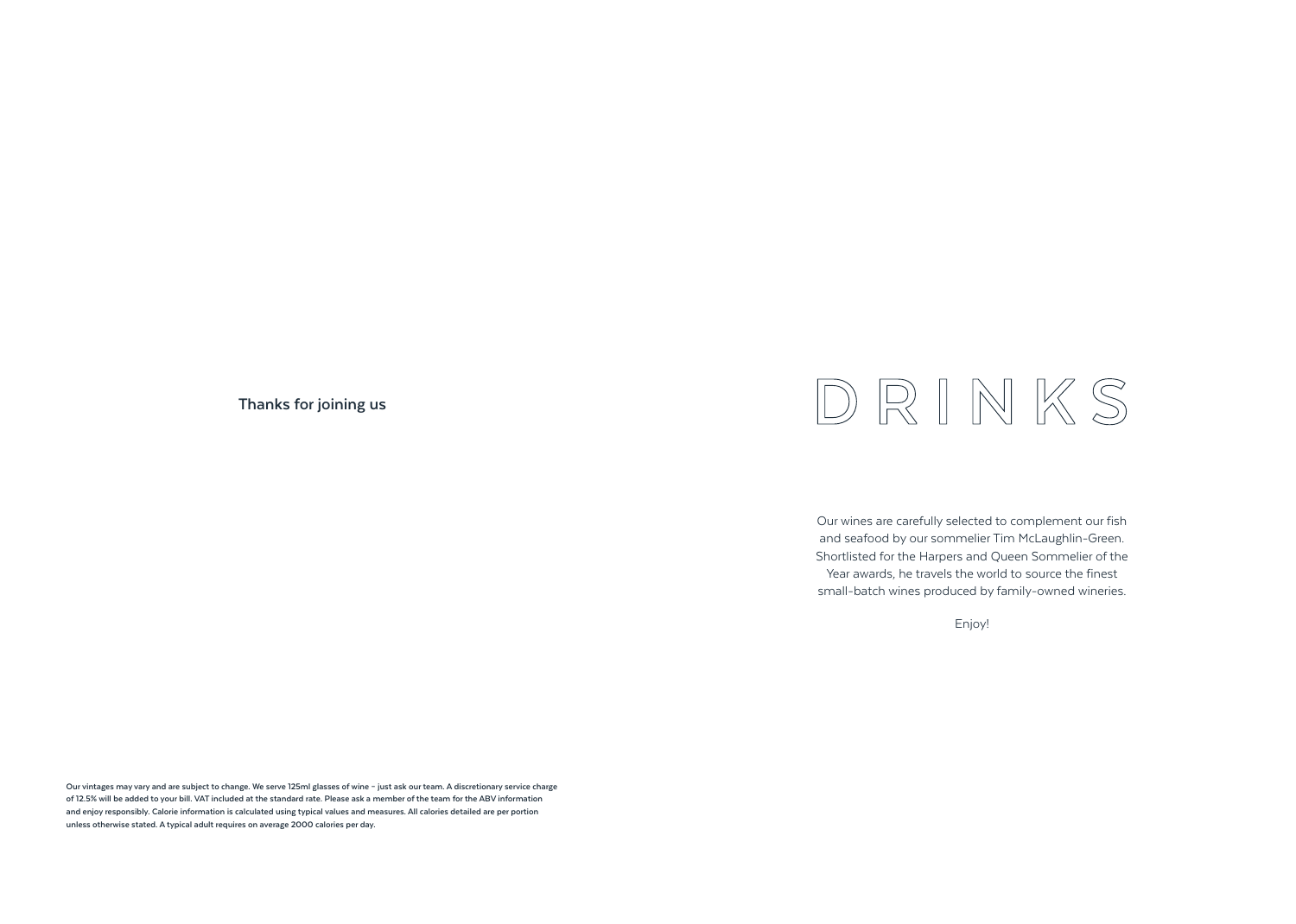#### **COCKTAILS**

**Try one of our delicious cocktails or let us know your favourite cocktail and we would be happy to make it for you**

| <b>Aperol Spritz</b><br>Aperol, Prosecco Rustico and soda water                       | £10    |
|---------------------------------------------------------------------------------------|--------|
| Margarita<br>Olmeca reposado tequila, triple sec, sugar syrup<br>and fresh lime juice | £10    |
| Cosmopolitan<br>Ketel One vodka, triple sec, cranberry and fresh<br>lime juice        | £11    |
| <b>Bellini</b><br>Peach purée and Prosecco Rustico                                    | £9     |
| <b>Espresso Martini</b><br>Belvedere vodka, Kahlua, espresso and sugar<br>syrup       | £11    |
| <b>Tom Collins</b><br>Tanguaray gin, sugar syrup, soda and lemon<br>juice             | £10    |
| Negroni<br>Tanguaray gin, Campari and Martini Rosso                                   | £10    |
| <b>Kir Royale</b><br>Crème de cassis and Louis Barthélémy<br>Champagne                | £12.50 |
| <b>Gin Martini</b><br>Tanguaray gin and Dry Martini                                   | £11.50 |
| Vodka Martini<br>Ketle One vodka and Dry Martini                                      | £11.50 |
| <b>Dirty Martini</b><br>How you like it                                               | £11.50 |
| APERITIF                                                                              |        |

|                         | 25ML | 50MI |
|-------------------------|------|------|
| Campari                 | £4   | £8   |
| Knightor white vermouth | £4   | £8   |
| Knightor rose vermouth  | F4   | £8   |

#### **G ROU P B O O K I N G S AND EXCLUSIVE HIRE**

From tables for two and large groups to the exclusive hire of the whole restaurant, we're happy to take your bookings, big or small. Just speak to one of our friendly team or book online.

# **FRESH FISH AT HOME**

Our fishmonger will help you choose your favourite fish, shellfish or crustacean to take home, prepared just the way you like it and ready to cook. Looking for something specific? Just ask our team – we're happy to order it for you.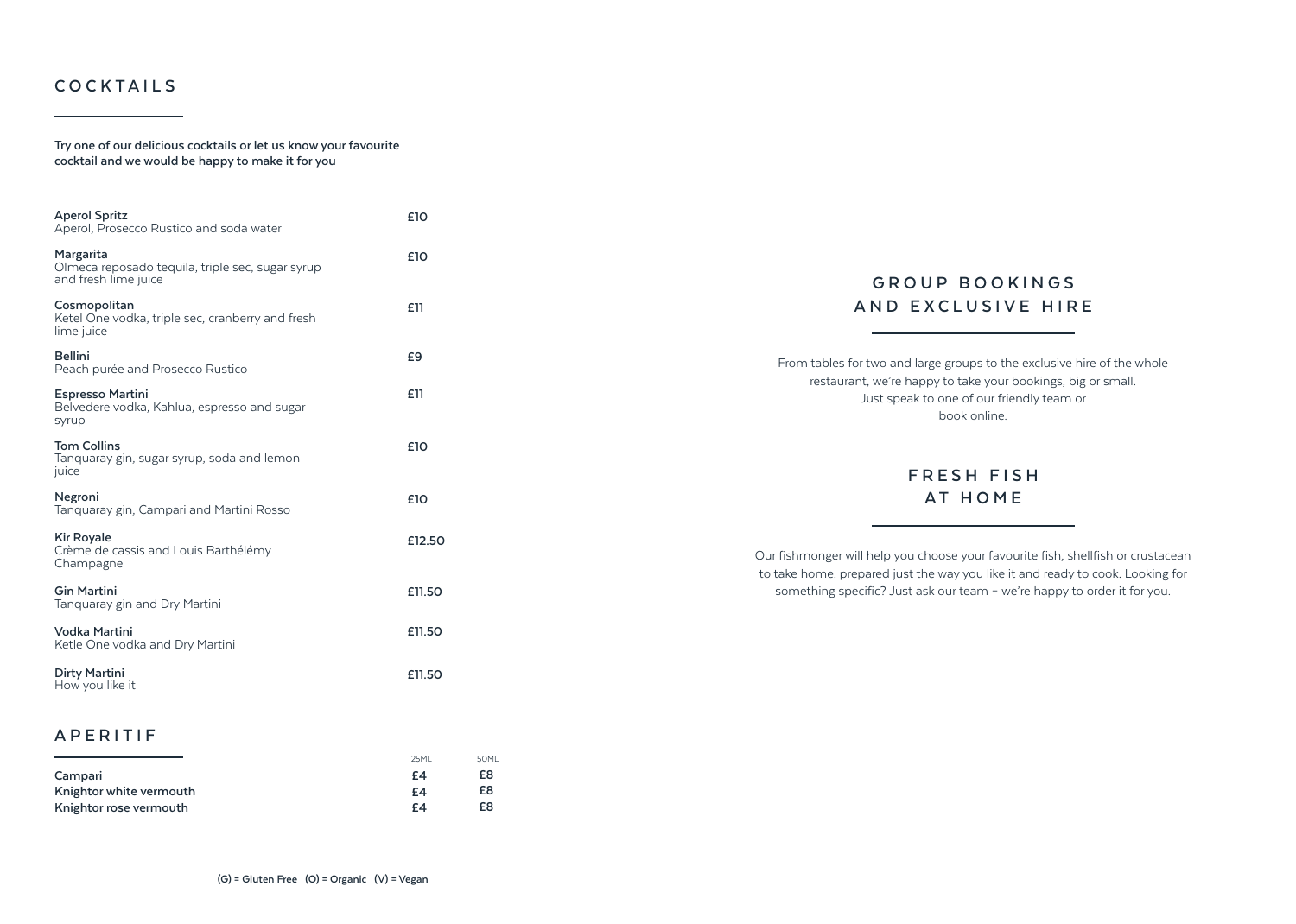#### **DESSERT WINES AND PORT**

|                                                      | <b>100ML</b><br><b>GLASS</b> | 375ML<br><b>BOTTLE</b> | 500ML<br><b>BOTTLE</b> | 750ML<br><b>BOTTLE</b> |
|------------------------------------------------------|------------------------------|------------------------|------------------------|------------------------|
| Monbazillac 2018.<br>Domaine de Grange Neuve, France | £7.25                        |                        | £37.50                 |                        |
| Wiese & Krohn 2016<br>Late Bottled Vintage, Portugal | £6.75                        |                        |                        | £52.50                 |
| Palazzina Moscato 2015<br>Piemont, Italy $(V)$       | £8                           | £32                    |                        |                        |
| Pedro Ximénez                                        | £9.25                        |                        |                        | £60                    |
| Brachetto d'Acqui DOCG 2021<br>Piedmont, Italy       | £8                           | £29                    |                        |                        |

#### **COGNAC, ARMAGNAC, CALVADOS AND GRAPPA**

|                                         | 25MI  | 50MI   |
|-----------------------------------------|-------|--------|
|                                         |       |        |
| <b>Maxime Trijol VSOP Classic</b>       | £5.75 | £11.50 |
| Domaine La Reviseur XO Petite Champagne | £9.50 | £19    |
| Baron de Sigognac 10 ans, Bas Armagnac  | £6.50 | £13    |
| Dupont VSOP Calvados, Pays d'Auge       | £9.50 | £19    |
| Beppe Tosolini Grappa Di Merlot         | £5.75 | £11.50 |

### **COFFEES /TEAS**

| Espresso / double espresso (2 kcal)        | £3.55/£3.75 |
|--------------------------------------------|-------------|
| <b>Black coffee (2 kcal)</b>               | £3.75       |
| Latté / capuccino (132 kcal)               | £3.75       |
| Flat white (48 kcal)                       | £3.50       |
| English Breakfast / Earl Grey tea (1 kcal) | £3.25       |
| Peppermint or fruit teas (1 kcal)          | £3.75       |
| Chamomile or fresh mint infusion (1 kcal)  | £3.75       |

#### **CHAMPAGNE**

#### **Louis Barthélémy, Brut Amethyste, Ay, France**

A family-owned Champagne House established in 1925 producing brilliantly clear Champagne with hints of gold. Enjoy the fresh yet rich taste with citrus peel on the palate. Also try the rose, one of the most palatable Rose Champagne's you would've drunk in a long time, well worth a try.

#### **Louis Roederer Collection 242, Reims, France**

This is a structured and elegantly mature wine, lively in the mouth with a smooth palate.

|                                                                                                                                                        | <b>125ML</b><br><b>GLASS</b> | 375ML<br><b>BOTTLE</b> | <b>750ML</b><br><b>BOTTLE</b> |
|--------------------------------------------------------------------------------------------------------------------------------------------------------|------------------------------|------------------------|-------------------------------|
| NON VINTAGE                                                                                                                                            |                              |                        |                               |
| Louis Barthélémy, Brut Amethyste, Ay, France                                                                                                           | £12                          | £40                    | £69                           |
| <b>Ruinart Blanc de Blanc, Reims, France</b>                                                                                                           |                              |                        | £115                          |
| <b>Louis Roederer Collection 242, Reims, France</b>                                                                                                    |                              |                        | £95                           |
| Krug Grand Cuvée, Reims, France                                                                                                                        |                              | £115                   |                               |
| ROSÉ<br><b>Ruinart Rosé NV, Reims, France</b><br>Louis Barthélémy, Brut Rosé, Rubis NV, Ay, France<br>Laurent Perrier Rosé NV, Tours-sur-Marne, France |                              |                        | £115<br>£73<br>£107           |
| VINTAGE<br>Louis Barthélémy Brut Saphir 2014, Ay, France<br>Dom Pérignon 2010/12, Epernay, France                                                      |                              |                        | £80<br>£235                   |

125ML

750ML

## **PROSECCO AND**

#### **SPARKLING WINE**

|                                                         | <b>GLASS</b> | <b>BOTTLE</b> |
|---------------------------------------------------------|--------------|---------------|
| Prosecco Extra Dry.<br>DOC IL Follo, Italy              |              | £38           |
| Prosecco Rustico.<br>Superiore DOCG, Nino Franco, Italy | £9           | £45           |
| Rosé, IL Follo, Italy                                   |              | £38           |
| Cava Brut Nature Collita 2017.<br>Suriol, Spain         |              | £48           |
| Knightor Brut cuvée, NV,<br>Cornwall, England           |              | £65           |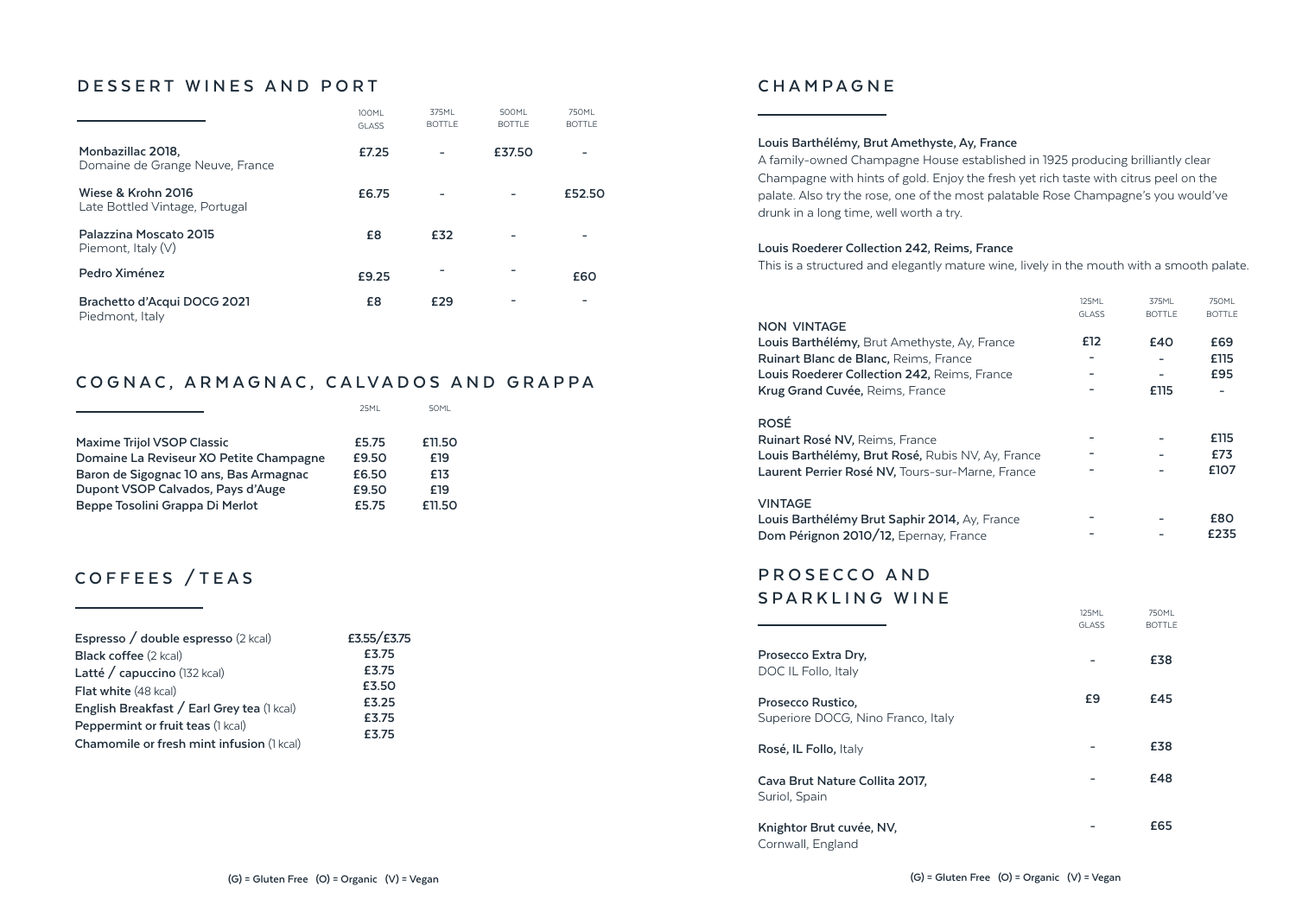#### WHITE WINES

|                                                                           | 175ML<br><b>GLASS</b>    | 500ML<br>CARAFE | 750ML<br><b>BOTTLE</b> |
|---------------------------------------------------------------------------|--------------------------|-----------------|------------------------|
| Viognier Les Acanthes 2020/21, Pays d'Oc, France                          | £8                       | £19             | £30                    |
| Chenin Blanc 2021, Wild House, Western Cape,<br>South Africa              | £8                       | £20             | £32                    |
| Pouilly-Fumé 2020/21, Domaine Barillot, Loire Valley,<br>France           | £10                      | £28             | £42                    |
| Chardonnay 2021, Camina, La Mancha, Spain                                 |                          |                 | £27                    |
| Gavi di Gavi DOCG 2021, Gianlorenzo Picollo, Italy (V)                    |                          |                 | £39                    |
| FishWorks Fernão Pires, 2018<br>Quinta da Boa Esperanca, Lisbon, Portugal | £9                       | £25             | £38                    |
| Sancerre Blanc 2021, Jean-Jacques Bardin, Loire Valley,<br>France         | £11                      | £30             | £44                    |
| Vermentino DOC 2021, Audarya, Sardinia, Italy                             | £10                      | £28             | £42                    |
| Chateau Le Raz 2020, Bergerac, France                                     | -                        |                 | £39                    |
| Pinot Grigio 2019, Gregoris, Veneto, Italy (O)                            | £8                       | £20             | £32                    |
| Meursault 2020,<br>Domaine Berthelemot, Burgundy, France (V)              |                          |                 | £95                    |
| Riesling 2018, Domaine Mader, Alsace, France                              | £12                      | £36             | £58                    |
| Verdejo 2021, Diez Siglos, Rueda, Spain                                   | £9                       | £23             | £36                    |
| Gruner Veltliner Kremstal 2020/21, Austria (O) (V)                        | $\overline{\phantom{0}}$ |                 | £42                    |
| Otto Muri, Fattoria i Collazzi 2018, Tuscany, Italy                       |                          |                 | £49                    |
| Muscadet Le Pavillon du Haut Bourg 2020, France                           |                          |                 | £28                    |
| Saint Veran 2021, Domaine du Pouilly, Burgandy, France                    |                          |                 | £52                    |
| Coquille de Mer 2019, Vermentino, France                                  |                          |                 | £30                    |

#### **VODKA GIN**

|                           | 25MI        | <b>50ML</b>       |
|---------------------------|-------------|-------------------|
| Ketel One                 | £3.75 £7.50 |                   |
| Ciroc<br><b>Black Cow</b> | £4          | £4.75 £9.50<br>£Я |
|                           |             |                   |

|                     | 25MI | 50MI        |
|---------------------|------|-------------|
| <b>Tangueray</b>    | £4   | £8          |
| <b>Fishers</b>      | £6   | <b>F12</b>  |
| Tangueray No. 10    |      | £4.75 £9.50 |
| Hepple              |      | £4.95 £9.90 |
| <b>Fifty Pounds</b> |      | £4.95 £9.90 |

25ML 50ML

#### **WHISKEYS**

| <b>Chivas Regal</b>      | £6     | £12    |
|--------------------------|--------|--------|
| <b>Bulleit Bourbon</b>   | £4.25  | £8.50  |
| Ardbeg 10 year old       | £5.50  | £11    |
| Jamesons Irish Whiskey   | £4     | £8     |
| Glenmorangie 12 year old | £7.50  | £15    |
| Glenmorangie 18 year old | £10.75 | £21.50 |
|                          |        |        |

#### **LIQUEURS**

|                           | 25MI  | 50MI  |
|---------------------------|-------|-------|
| Orujo Blanco              | £3.75 | £7.50 |
| Orujo de Hierbas          | £4.50 | £9    |
| Orujo Original            | £4    | £8    |
| Beppe Tosolini limoncello | £5.50 | £11   |
| Luxardo sambuca           | £5.50 | £11   |
| Olmeca reposado tequila   | £5.50 | £11   |
| Baileys Irish cream       | £4    | £8    |
| Disaronno amaretto        | £4    | £8    |
| Amaro montenegro          | £3.50 | £7    |

#### **TONICS AND MIXERS**

**Choose from our Franklin and Sons collection below**

|                     | 200ML |
|---------------------|-------|
| Mallorcan tonic     | £3    |
| Natural light tonic | £3    |
| Original Lemonade   | £3.25 |
| Ginger ale          | £3    |
| Ginger beer         | £3.25 |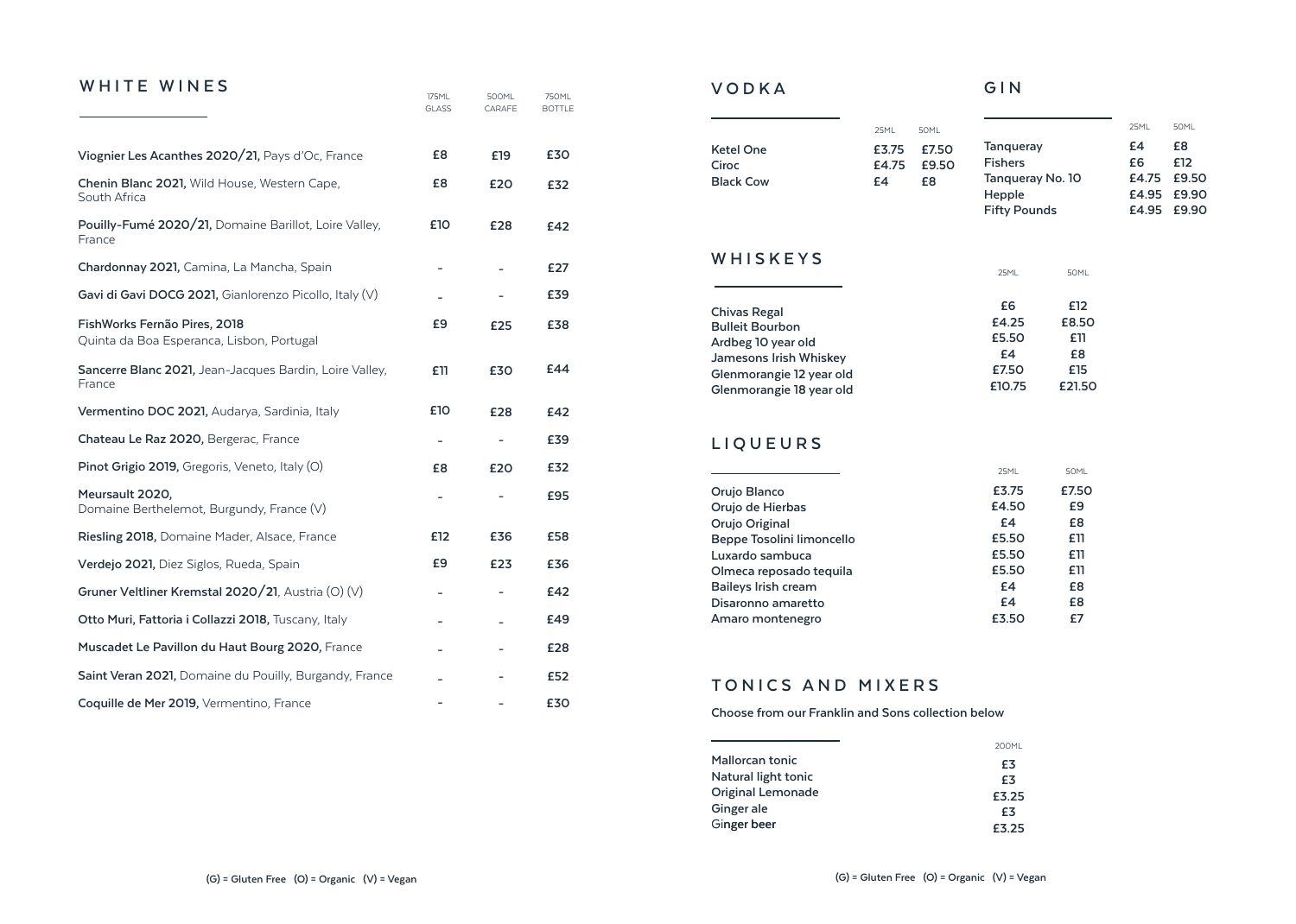#### **BOTTLED BREW AND LAGER**

|                                                                   |                                                                              |                                                                              | <b>GLASS</b>             | CARAFE                   | <b>BOTTLE</b> |
|-------------------------------------------------------------------|------------------------------------------------------------------------------|------------------------------------------------------------------------------|--------------------------|--------------------------|---------------|
| <b>Cornish Orchards Cider</b><br>Lightly fizzy and refreshing     | 500ML<br>£5.75                                                               | Vinho Verde DOC 2021, Quinta de Santiago, Moncão,<br>Portugal                | £8                       | £20                      | £32           |
| Guinness                                                          | 330ML<br>£5.20                                                               | Picpoul de Pinet 2021, Cave de L'Ormarine Languedoc,<br>France               |                          |                          | £32           |
|                                                                   |                                                                              | Albarino, Finca las Tablas 2016, Maior de Mendoza, Spain                     | $\overline{\phantom{a}}$ | $\overline{\phantom{a}}$ | £88           |
|                                                                   |                                                                              | Sauvignon Blanc 2021, Domaine du Haut Bourg, France                          | £7                       | £17                      | £26           |
| Peroni Nastro Azzurro, Italy                                      | 330ML<br>£5.25                                                               | Albarino Sobres Lias 2021, Maior de Mendoza, Spain                           | $\overline{\phantom{a}}$ | $\overline{\phantom{a}}$ | £42           |
| £5.50<br>Estrella Damm, Spain<br>£3.50<br>Estrella, Non alcoholic |                                                                              | Chablis 2020/21, Domaine Garnier, Burgundy, France (V)                       | £12                      | £32                      | £49           |
|                                                                   | Chablis Grand Cru Vaudesir 2016/17,<br>Domaine Garnier, Burgundy, France (V) |                                                                              | $\overline{a}$           | £128                     |               |
|                                                                   |                                                                              | Puligny Montrachet 'Pucelles' 2016, Domaine Paul Pernot,<br>Burgundy, France |                          |                          | £195          |
| <b>CRAFTY BREWING BEERS</b>                                       |                                                                              | Chassagne Montrachet 2018, Domaine Fontaine-Gagnard,<br>Burgandy, France     |                          |                          | £140          |
| Artic Fox Pilsner (Gluten free)                                   | 500ML<br>£5.95                                                               | Corton Charlemagne Grand Cru 2015, Domaine Dublere,<br>Burgandy, France      |                          |                          | £260          |
| Laughing Wolf APA                                                 | £5.95                                                                        | Pouilly Fume 'Silex' 2005, Domaine Didier Dagueneau,<br>Loire Valley, France |                          |                          | £550          |
| <b>Blind Side Amber Ale</b>                                       | £5.95                                                                        | Batard Montrachet Paul Pernot 2015, Cote de Beaune,<br>France                |                          |                          | £450          |

#### **MINERALS AND JUICES**

|                                                                     | 250MI |       |
|---------------------------------------------------------------------|-------|-------|
| <b>Frobishers Fruit Juice</b><br>Orange, apple, cranberry or tomato | £4    |       |
|                                                                     | 275MI |       |
| <b>Franklin &amp; Sons Lemonade</b><br>Raspberry or Elderflower     | £4    |       |
|                                                                     | 330ML | 750MI |
| Kingsdown Water<br>Still or sparkling                               | £2.75 | £4.50 |

**Puligny Montrachet 2018**, Domaine Alain Chavy

**Sauvignon Blanc 2020,** Wild River, Waipara, New Zealand

175ML

500ML

750ML

**£109 £39**

**- -**

**-**

**-**